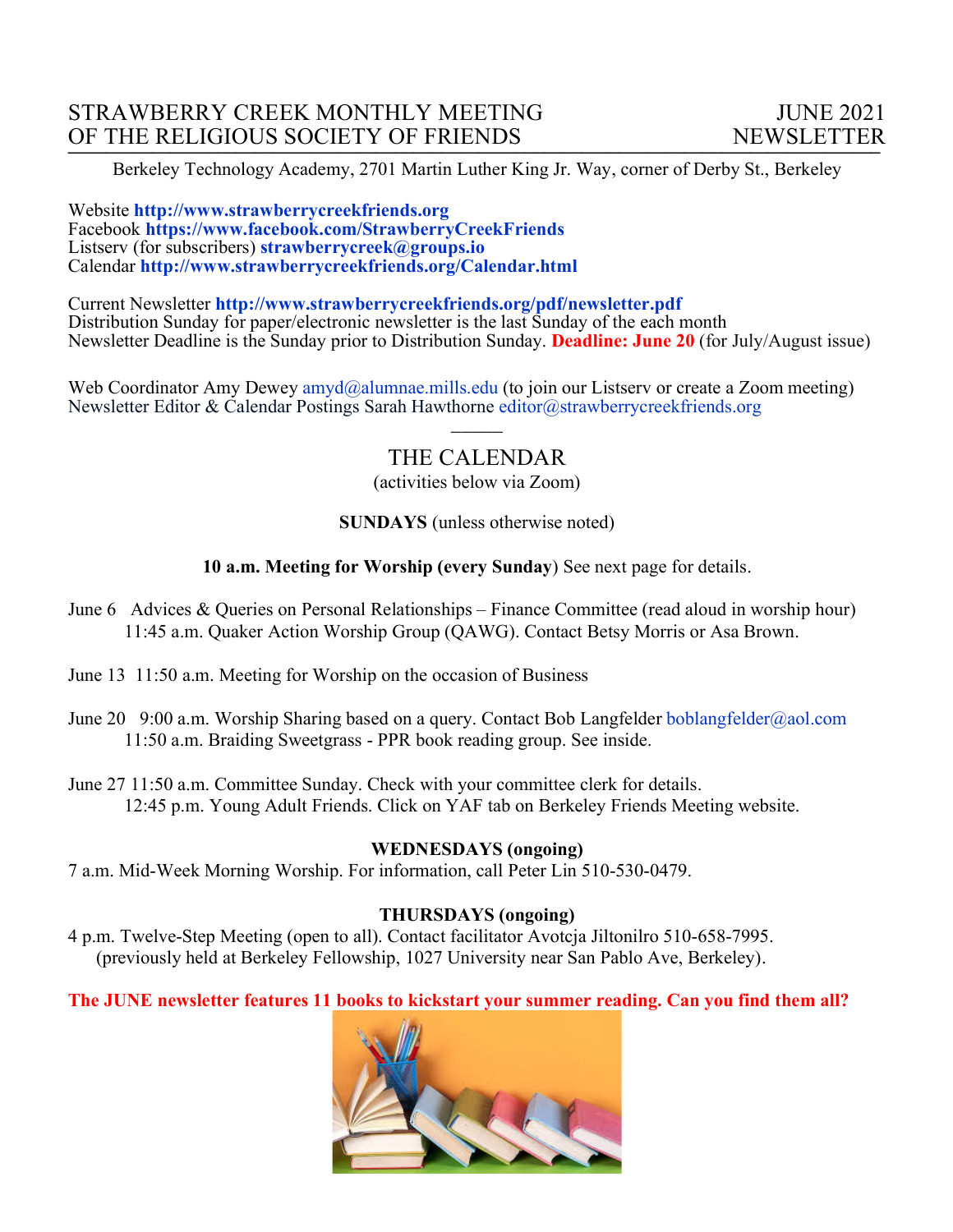### **Strawberry Creek Sunday Worship (Zoom)**

We meet for worship at 10am Sunday mornings via Zoom; link posted on SCMM home webpage **http://www.strawberrycreekfriends.org** The "Virtual Meeting Room" opens earlier at 9:30am. Our worship closes at 11am, followed by holding in the light those in need, announcements, and social time to share. Newcomers are invited to sign the Zoom Guest Book in the Chat Function.

#### **Berkeley Friends Meeting**

The Zoom link for Sunday worship may be found online. **http://www.berkeleyfriendsmeeting.org**

#### **PacYM Annual Session July 23 - 28, 2021**

Pacific Yearly Meeting's online 2021 theme is "*The Power at Work Within Us: connection with the power of Spirit working within and among us."* Avotcja and Gabriela Portillo Alvarado will be cokeynote speakers, sharing poetry and dialogue. Fees are pay-as-led (\$30 suggested, \$10 if under 18). See **https://www.pacificyearlymeeting.org**

#### **FGC Annual Gathering June 27 - July 3, 2021**

*Way Will Open* is this year's FGC Gathering theme (Zoom), with pay-as-led sliding scale pricing **https://www.fgcquaker.org/connect/gathering**



#### **Financial Aid to Attend Quaker Programs**

Quaker Events Support Fund, administered by Care of Meeting (CoM), makes modest financial aid available to help SCMM members, and regular attenders, participate in College Park Quarterly or Pacific Yearly Meetings, Friends General Conference Annual Gathering, and Quaker board or committee meetings. **Guidelines for financial assistance in attending Quaker programs are set out elsewhere in this newsletter**, and you may also contact Care of Meeting Clerk Stephen McNeil.

#### **Lynne's passing…**

Lynne D'Angelo passed Friday, May 21, 2021. A memorial will be held for Lynne when the Meeting can meet together again (not on Zoom). Cards, emails, telephone calls all are welcome.

#### **PPR Announces Summer Book Series**

*Focusing on Healing from White Supremacy and Colonization with* **Braiding Sweetgrass: Indigenous Wisdom, Scientific Knowledge, and the Teachings of Plants**

Power, Privilege, and Race subcommittee (PPR) announces the SCMM 2021 summer book discussion series on *Braiding Sweetgrass* scheduled for consecutive third Sundays in the months of June, July, and August. The first of three sessions on **June 20th** will cover the beginning of the book **through page 140**, ending with the chapter on The Three Sisters. Author Robin Wall Kimmerer is a mother, scientist, decorated professor, enrolled member in the Citizen Potawatomi Nation, and much-loved poet.

As the SCMM Newsletter goes to press, PPR is wrapping up a four-part series on the book *Caste: The Origins of our Discontents* by Isabel Wilkerson, gatherings presented collaboratively with our sister anti-racism committee at Berkeley Friends Meeting. BFM Friends expressed appreciation for SCMM's Minute on Engagement to Uproot and Dismantle Racism in Strawberry Creek Friends Meeting, which helped guide them in developing their own Minute. We chose to follow *Caste* with *Braiding Sweetgrass* to build on the importance of belonging in the larger sense, the power of not exercising dominion over others. PPR focused on this spiritual sensibility in our March 21, 2021 adult ed session through sharing the work of john a. powell and the Othering and Belonging Institute at UC Berkeley.

Friends throughout Pacific Yearly Meeting are reading or re-reading *Braiding Sweetgrass* because it engages our energy to end white supremacy and decolonize our faith community. These twin efforts provide a roadmap for the transformation of SCMM and beyond. Such transformation offers a healing path for us as well as our planet.

Please contact Susan Burr, Deborah Marks, Laura Magnani, or Ragni Larsen-Orta for more information. We have already placed the group order of *Braiding Sweetgrass* through Marcus Books, the first independent Black-owned bookstore in the nation. You can still purchase your copy off the shelf at their store at 3900 Martin Luther King Jr. Way in Oakland, near 40th St.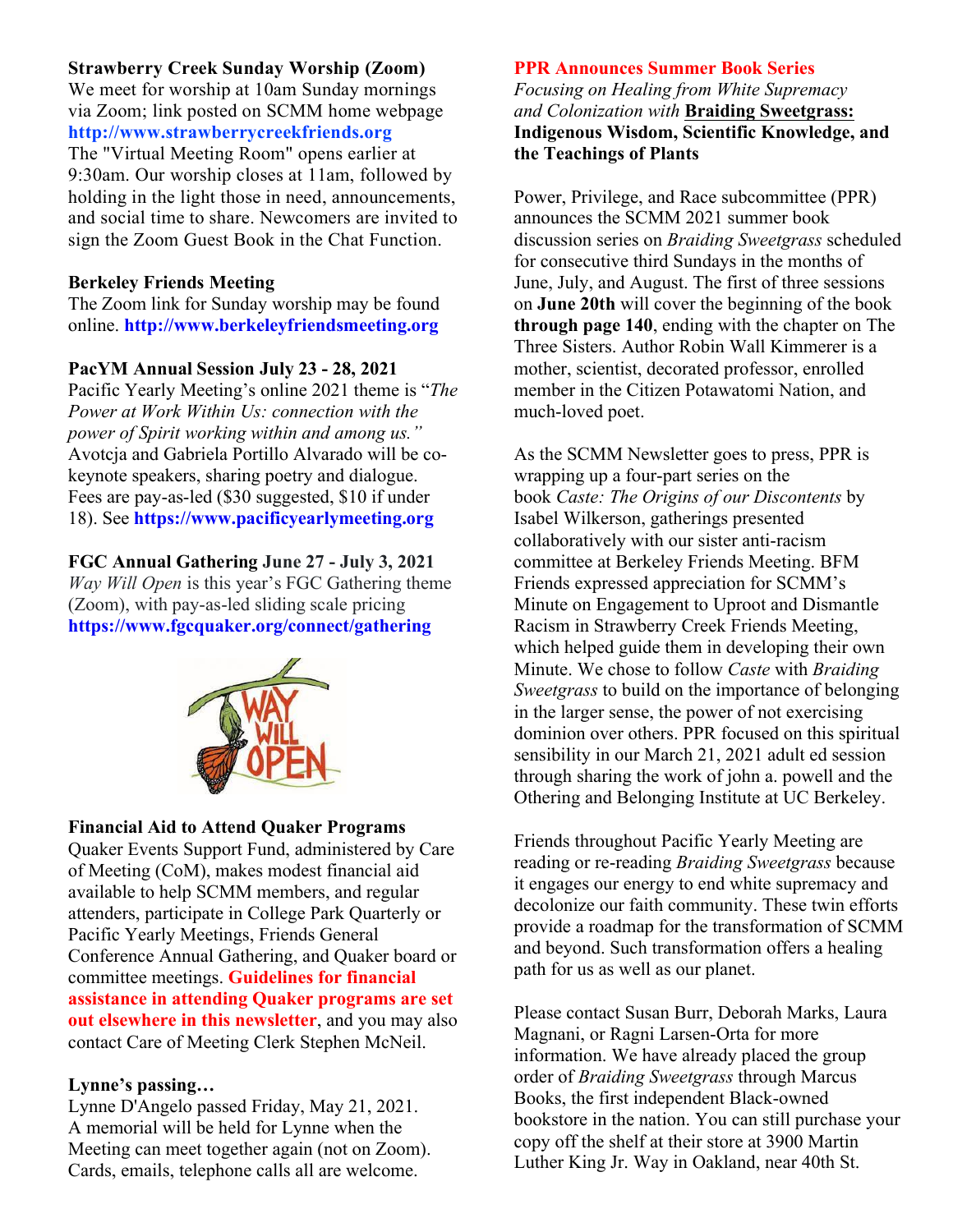### *Also reading Braiding Sweetgrass…*

**PacYM Worship Group (first Mondays)** At 7pm the first Monday of each month, Pacific Yearly Meeting's Unity with Nature Committee, Indigenous Concerns Sub-Committee, and the Youth Programs Coordinating Committee invite you to the Bi-Monthly Braiding Sweetgrass Worship Group. See PacYM website (**click here**).

### **When an Atheist says Bless You…**

Recording Clerk Paul Jolly has just published his second book of poems, entitled *When an atheist says bless you* through Fernwood Press. The book may be order either directly from the publisher, or through Amazon or an independent bookstore.



### **SCMM Library – New Book Acquisition**

*The Gatherings: Reimagining Indigenous-Settler Relations*, Quaker Friend Shirley Hager and Mawopiyane (April 6, 2021). The book describes long-weekend gatherings, in a Wabanaki-led traditional Council format, when assumptions were challenged, perspectives upended, and stereotypes shattered. Alliances and friendships were formed that endure to this day. Contact Ragni Larsen-Orta.

### **Seeking Clerk(s) for Events Committee**

If you've enjoyed our Spring Retreat and the December  $12^{th}$  month Gathering, you know how important the Events Committee is! Rhea Farley and Laura Miller are already serving on Events Committee, but a third/fourth person(s) are needed to Clerk/Co-Clerk. If interested, please contact Nominating Clerks James Hosley or Ralph Murphy.

### **Youth Spirits Artwork seeks Board member**

YSA is currently seeking new board members with expertise in business, including finance, accounting and business planning. For more about YSA board membership, email info@youthspiritartworks.org



### **2/2-30/30 Friendly Phonecalls Encore!**

Mutual Care is offering its popular program again (repeaters welcome!) Folks are paired in two's to call each other twice (30 minute calls in 30 days). Michelle Bellows **michelle.L.bellows@gmail.com** needs to know by June 10th you want to participate

### **Community Sharing Fund (first dispersal)**

On March 14, 2021, in response to Covid 19 and the current pandemic, the Meeting approved the Minute to Establish a Community Sharing Fund (CSF), to bring our Quaker values into the community in more real and tangible ways.

The criteria for selecting organizations are located in/serving the East Bay, responding to the impacts of the pandemic. serving communities of color, led by people of color (at least 50% to go to these orgs)

The Community Sharing Fund Working Group was asked to identify appropriate organizations to which the Meeting might donate funds. At Meeting for Business May 9, 2021, the working group recommended donating a total of \$12,500 to five organizations (read more in M4B minutes, below). **Oakland LGBTQ Community Center, Homies Empowerment, Street Level Health, Intertribal Friendship House,** and **Compassion in Oakland**.

## **History of John Woolman School (book project)**

Cathy Lenox, a Woolman alum and Lisa Frankel, a long-time neighbor of Woolman, are writing a book on both the four-year school and the Woolman Semester. In Spring 2021 a Go-Fund-Me kickstarter (103 backers) raised \$25,475 in pledges to help bring this project to life. Contact Paul Jolly.

### **Sierra Friends Center after the Jones Fire**

Sierra Friends Center facilities/grounds were devastated by fire in August, 2020. *Living with Fire Restoration Workshops* are being offered to help with land restoration (June 5, September 11, November 13, 2021). These workshops teach about fire impacts and measures to assist nature as it recovers, including tree planting! 4,000 seedlings are in a nursery right now, ready to go in the ground after the first rains. Register on the Sierra Friends Center homepage **https://woolman.org** or email **info@woolman.org**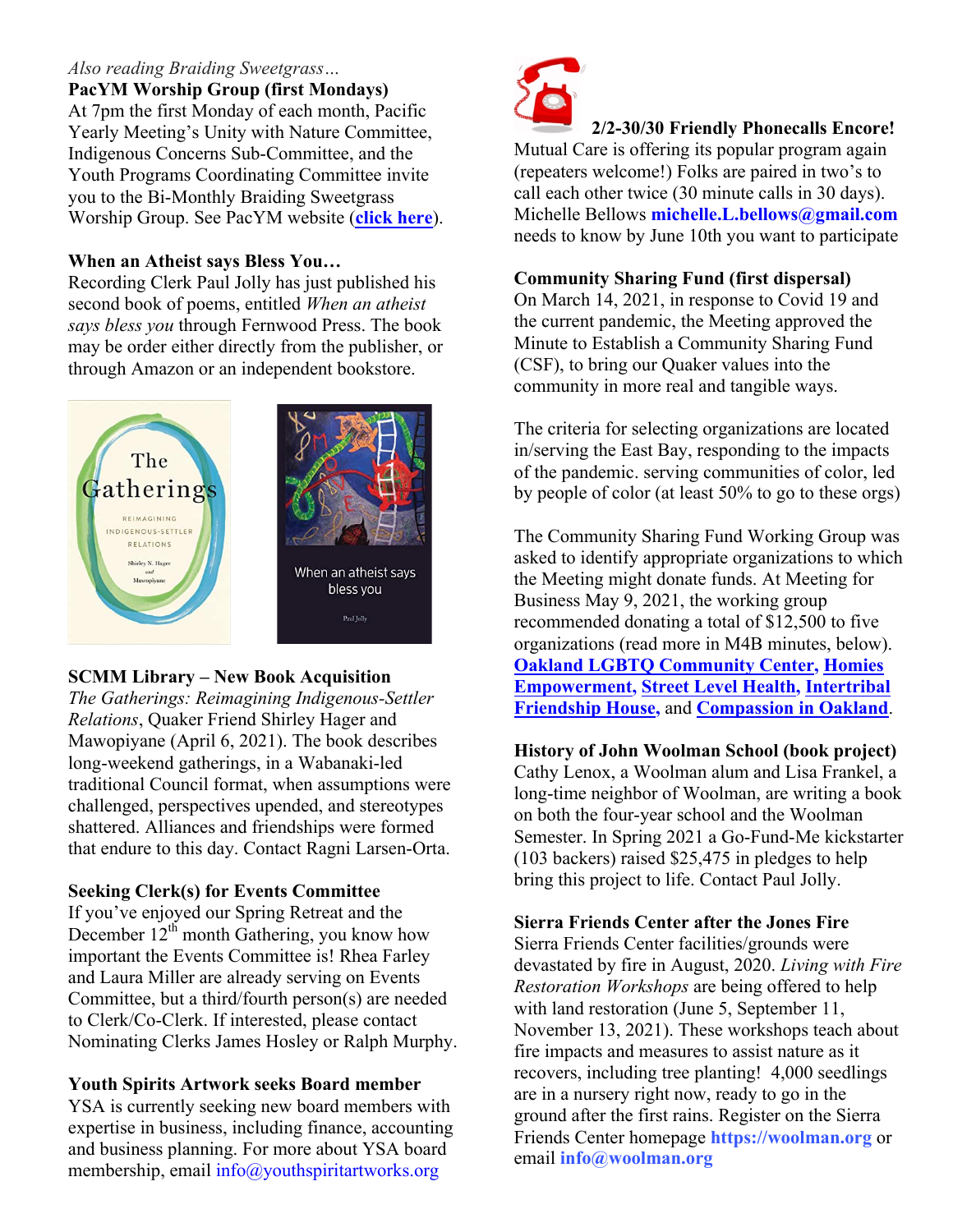### **Berkeley Friends Meeting Minute on Engagement to Uproot and Dismantle Racism**

*This minute is gratefully adapted from the Minute on Engagement to Uproot and Dismantle Racism adopted by Strawberry Creek Monthly Meeting.*

Berkeley Monthly Meeting of the Religious Society of Friends acknowledges the centrality, depth, and pervasiveness of systemic racism in the United States. Continuing revelations of history, experience, and conscience challenge Friends to live up to the Light, increasing awareness of how we, our communities, and our institutions perpetuate the structure of racism.

We must help one another discern what Spirit calls us to do individually and collectively. We must work towards "a positive peace which is the presence of justice", as Martin Luther King Jr. said in his "Letter from a Birmingham Jail".

We utterly reject racism in all its manifestations. People are suffering and dying daily as a result of systemic racial bias within and across institutions and economic structures, which reproduces inequity and discrimination for people of color and unearned advantage for others. We call upon ourselves as Friends to illuminate, uproot, and dismantle white privilege because it is used to maintain white dominance.

Systemic racism creates a barrier to living fully into our deepest Quaker values as reflected in all of our testimonies.

We seek to bring about a truly inclusive, compassionate, welcoming Religious Society of Friends through which our individual lives speak to our collective belonging to one another and the world.

We commit to the anti-racist work of healing and transforming to make foundational change in ourselves, our Meeting and the world. We commit equally to the work of dismantling the political and economic structures of racism and to valuing the real beauty in human difference.

Approved 4/11/2021 Berkeley, California Posted online: **https://westernfriend.org/minute-dismantling-racism**

### **PacYM Racism Dialogue Workshops**

Pacific Yearly Meeting's Racial Justice Subcommittee is holding more Racism Dialogue Workshops, one per month over the next few months. The workshop is similar to the pilot that was held in February in conjunction with Santa Cruz, Palo Alto and Redwood Forest Meetings.

The workshop design is the same for all workshops and each workshop has a limit of 30 (so please register for only one workshop). There is no fee for the workshops. The next is 2-5pm Friday June 4.

Below, please find the dates and the links to register. You need to register for the events using the link below in order to receive the information.

**Register now** for 2pm Friday, June 4 workshop. The Zoom link is sent two days before the event.

*\* \* \* \**

*As recommended by Carl Magruder* **Black Fire: African American Quakers on Spirituality and Human Rights (2011)** Edited by Harold D. Weaver Jr., Kries & Angell *On sale now at Pendle Hill bookstore*

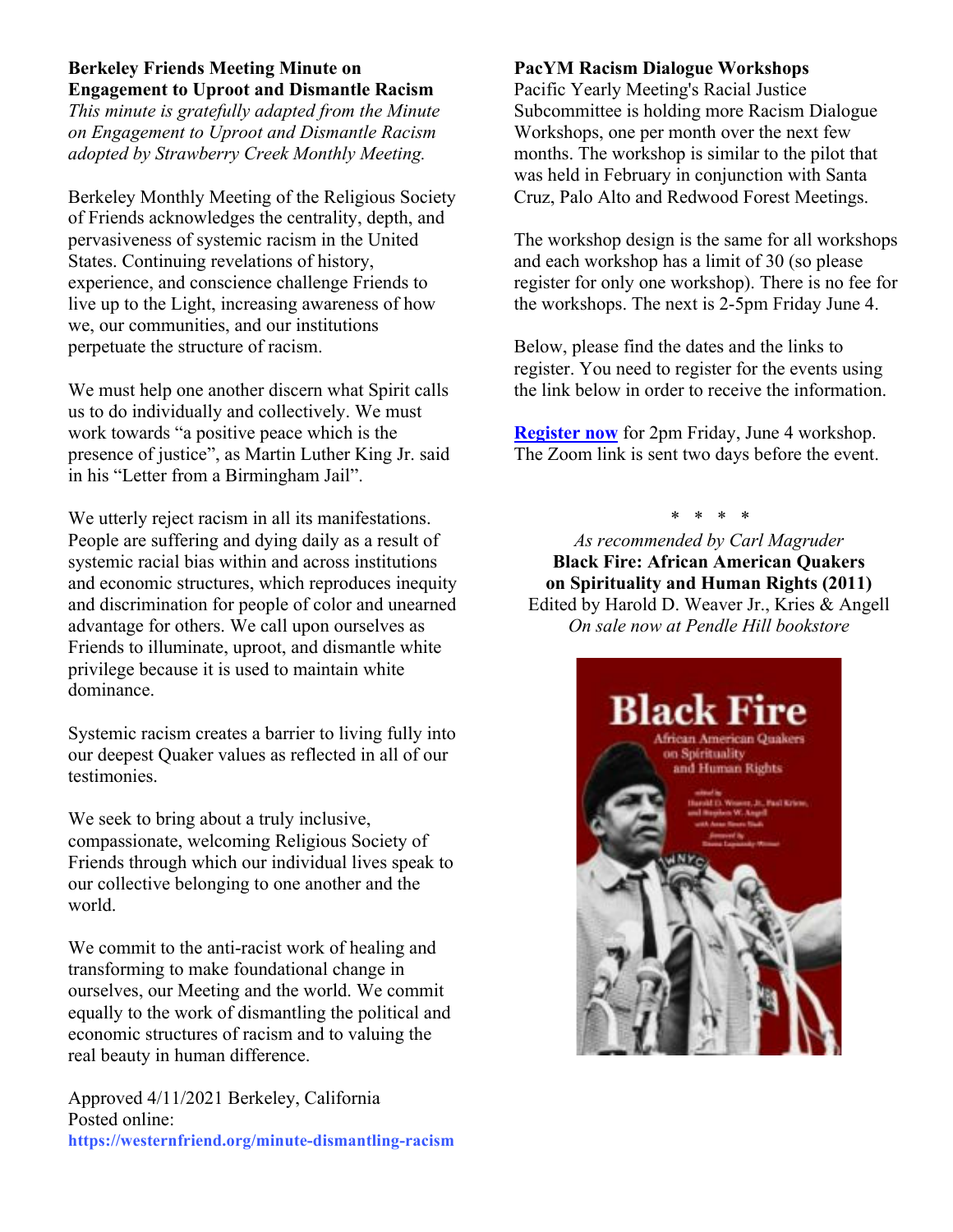### **Meeting Funds to Assist Individuals**

*From the Clerk of Care of Meeting…*

This is a resource page to assist individuals within the Strawberry Creek Friends Meeting in identifying the appropriate committee to which to submit their requests for financial assistance.

### **Sharing Fund -Mutual Care**

The Sharing Fund is sometimes available to help people out during a personal crisis. The fund is used only on an occasional basis where Friends need assistance to tide them over for an emergency. In general, the Mutual Care Committee does not extend funds to meet ongoing needs.

### **Traveling Ministries -Worship & Ministry**

Ministries funded are typically Quaker-related ministries, and when appropriate, ministries that reach beyond Quakers to further values related to our testimonies. Services funded are typically for expenses for Friends serving on boards of Quaker organizations, organizations that have significant Quaker participation, and organizations that are supported by Strawberry Creek Monthly Meeting.

Process: Apply to Worship and Ministry in writing, giving a background of the ministry or service, its evolution, overall financial needs and other sources of support, the ministry's contribution to SCMM, the larger Quaker community and the world, etc.

Funds will not typically exceed half of the anticipated expenses of the ministry or service, including transportation, housing, and other needs. In most cases the funding will \$300 or less. Friends applying typically have a recommendation from their anchoring or clearness committee. It is ideal if Worship and Ministry has about three months to consider a request for funding.

### **Quaker Events Support Fund -Care of Meeting**

Modest financial aid is available to help SCMM members and regular attenders seeking to develop their capacity for service or to enhance a spiritual leading by participation in College Park Quarterly or Pacific Yearly Meetings, Friends General Conference Annual Gathering, and Quaker board or committee meetings. Care of Meeting Committee (COMC) accepts written requests for aid; the committee can provide a set of specific guidelines.

### **Quaker Center Annual Pass -Care of Meeting**

One SCMM member/attender per month can participate in Quaker Center programs (including summer youth camps) for free by using the meeting Annual Pass. The pass is available to different people for each program, particularly individuals who might not otherwise participate. To apply, make written request to Care of Meeting Comm.

### **Retreat Fund -Care of Meeting**

The Retreat Expense Account is intended to make up the difference each year between Retreat Expenses and Retreat Income. Recommended retreat fees are suggested to participants (both Spring and Fall Retreats), but no one is turned away due to lack of funds. Some participants are able to give more than the suggested fee. Many can't afford the full amount. The amount budgeted for the Retreat Expense Account is set based on the shortfall for the previous few years. For 2017 and 2018 the amount is \$2300.

### **Dime A Gallon Fund –Witness Committee**

The dime-a-gallon fund was started by SCM in 2004 for the purpose of educating our Meeting and others about the need to reduce our fossil fuel use and to enable action to that end. For years the fund provided mini-grants (up to \$500) to local projects that directly reduced the use of fossil fuels, supported sustainability education or supported the healthy interdependence of people with nature. In 2017 Peace, Earthcare & Social Witness Committee decided to suspend the mini-grant program and engage the Meeting in further dialogue about the future of the fund while allowing the fund to grow.

**Representatives Reimbursement –Care of Mtg PYM Rep/Observer**: reimbursement available for travel expenses, registration fees, meals, lodging. **Reps for FCLCA, FCL & CPQM**: reimbursement available for travel expenses and meals. *Process: Recipient (who must be the Rep or the PYM Observer) submits to the Treasurer, a request for reimbursement for expenses incurred to attend the meeting/function. The request should be written (paper or email), and include a receipt. The Treasurer will write a check for expenses.*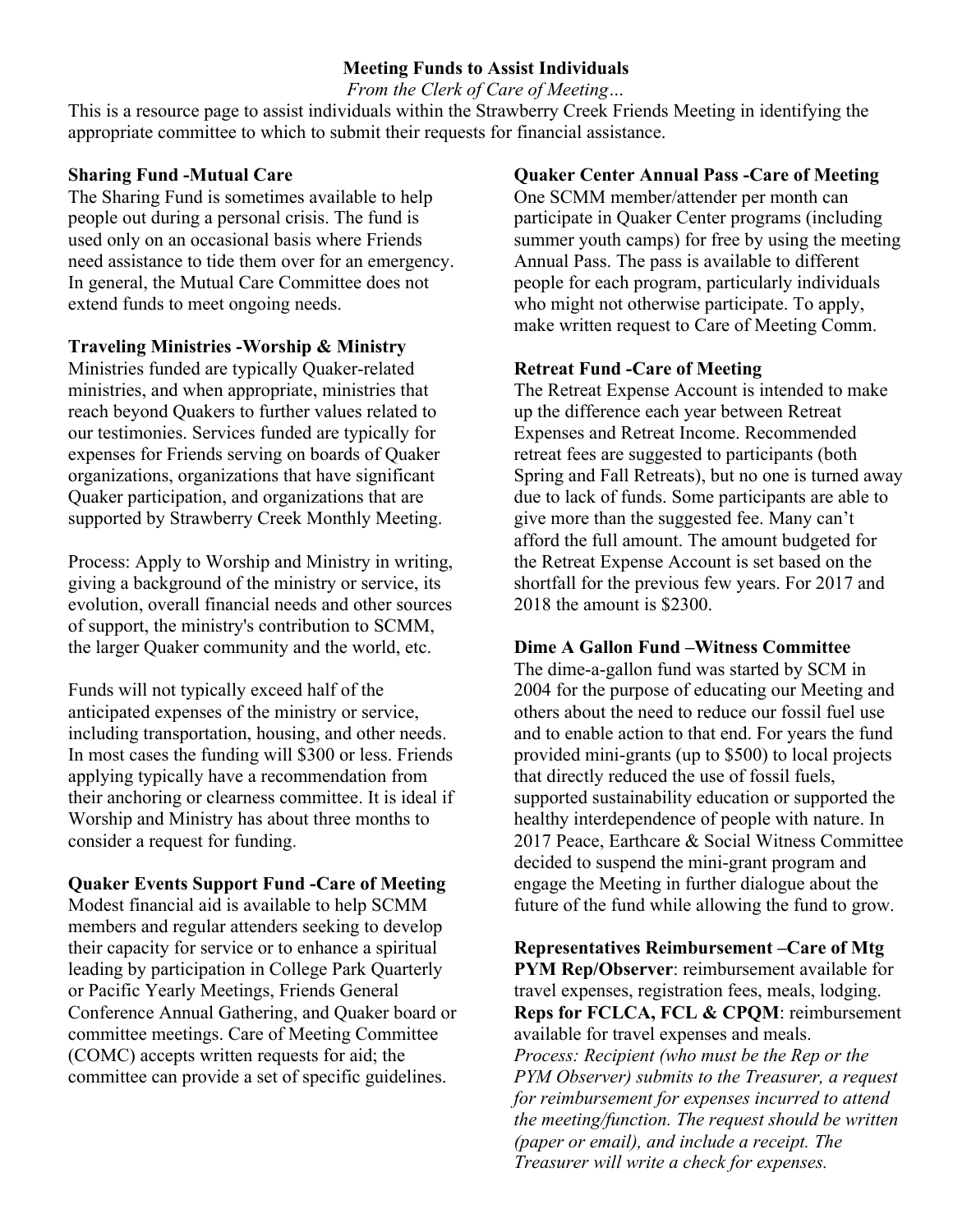# **New Books about Quakers** (not yet read by editor)



**The Heart of Friends: Quaker History and Beliefs (July 31, 2020)** by Glenn W Leppert, and David W Kingrey



**Walking in the World as a Friend: Essential Quaker Practices (September 1, 2020)**

**Quaker Quicks - In Step with Quaker Testimony: Simplicity, Truth, Equality And Peace - Inspired By Margaret Fell's Writings (May 1, 2021)** by Joanna Godfrey Wood



IN STEP **WITH QUAKER** TESTIMONY Simplicity, Truth, Equality and Peace<br>- inspired by Margaret Fell's writings Joanna Godfrey Wood

**Writings of Warner Mifflin: Forgotten Quaker Abolitionist of the Revolutionary Era (June 21, 2021)** by Warner Mifflin, Gary B. Nash





**Shattered by The Light or The Ruins & The Green: Quaker Churches in the Northwest & Midwest Clash and Divide over LGBTQ Issues (March 29, 2021)** by Stephen Angell, Chuck Fager, Jade Souza



**Seeds of Silence: Essays in Quaker Spirituality and Philosophical Theology (December 1, 2021)** by R. Melvin Keiser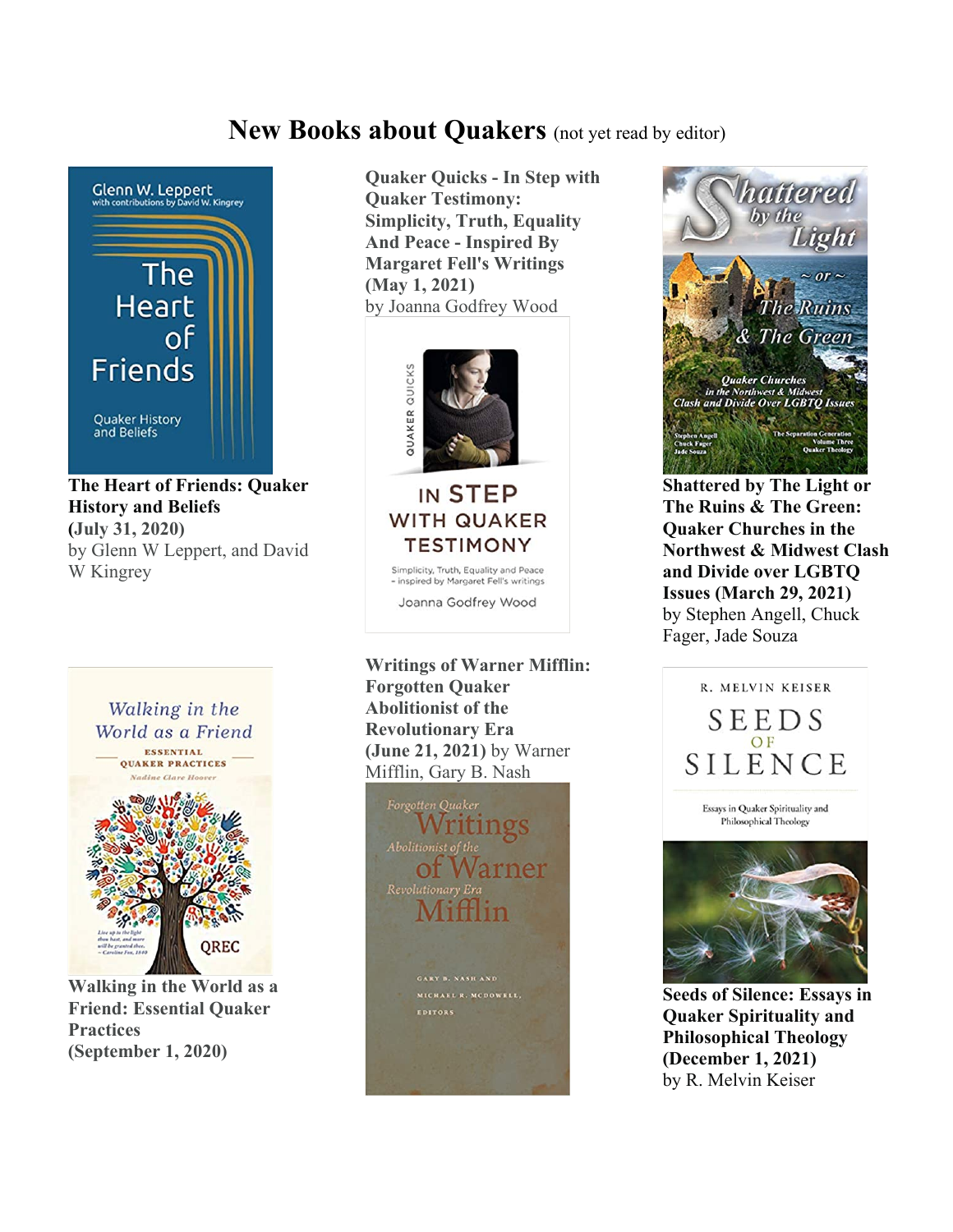### **Strawberry Creek Monthly Meeting Meeting for Worship on the Occasion of Business May 9, 2021 draft minutes**

*For review and approval at June Business Meeting*

Meeting for Business opened at 11:50 a.m. with silent worship and was conducted via Zoom. Elizabeth Moses Strain clerked the meeting. 31 Friends were present. Josh Gallup shared the reflections of the Nominating Committee on the Advices and Queries on Peace.

The Clerk reviewed the agenda, which had been posted by the acting recording clerk to groups.io on May 8th.

The acting recording clerk read the minutes for the April 11, 2021 meeting for business. The minutes were approved with the following clarifications: the thanks expressed at the end of the minute on the State of the Meeting Report was to the writing group and the correct name of the friend that Avotcja Jiltonilro asked the Meeting to hold in the Light was Richard Sanderell.

### **Correspondence and Clerk's Business**

The Clerk thanked the Retreat Committee (Shelley Tanenbaum and Rhea Farley) as well as the Retreat presenters. The Future of Worship workshop held this weekend, sponsored by *Western Friend* and Ben Lomond Quaker Center with Jay Cash's assistance, had ten Strawberries in attendance for portions as they are able. Friends from the East and West Coasts attended. It was quite rich. The Clerk said it is time to create an ad hoc committee with participation from Worship & Ministry, Care of the Meeting, Communications, and Facilities Committees with the addition of an At-Large member. They can consider what steps to take in order for us to gather in person again. A Friend said that this is a real opportunity to widen the context of what it means to come back together (not just considering safety issues). Where is Spirit within this process as we move forward? The At-Large member should be a medical person or at least such should be in consultation with the group. A Friend expressed concern that the ad hoc group ensure that people with visible and invisible disabilities will be served by this new configuration. We thanked Jay Cash for his contributions to this effort. Excitement was expressed that we are moving forward.

### **Old Business**

Nominating Committee (co-clerk, James Hosley) reported that a couple of concerns had been addressed: Shelley Tanenbaum asked that her name be removed from the Events Committee. Loren McIntyre's Youth Spirit Artworks Representative nomination will be delayed until the June Meeting for Business. The Clerk requested that the slate, with the above two exceptions, be approved as presented in April. The Meeting approved the slate. A Friend asked how are these nominations reflecting the impact of our Minute on Dismantling Racism? Both the Nominating Committee and Power, Privilege and Race Subcommittee will refine this concern and take up responses.

### **New Business**: None.

#### **Reports**

**Community Sharing Fund Subcommittee** (Larry Strain). Larry read the purpose and criteria of the Community Sharing Fund (CSF) and noted we had had \$12,500 in the Fund. The Subcommittee, with input from advisors, selected five organizations for support: Intertribal Friendship House, Homies Empowerment, Oakland LGBT Community Center, Street Level Health, and Compassion in Oakland. The first four received \$3,000 each and the last, with fewer expenses, received \$500. Larry read the cover letter signed by the Clerk. The letter stated "if there are other ways we may be of help to your organization, please feel free to reach out to us. It is not necessary to report back regarding your use of funds, but we would be pleased at anytime to hear more about your work and accomplishments." The CSF report, websites for the five groups, and the cover letter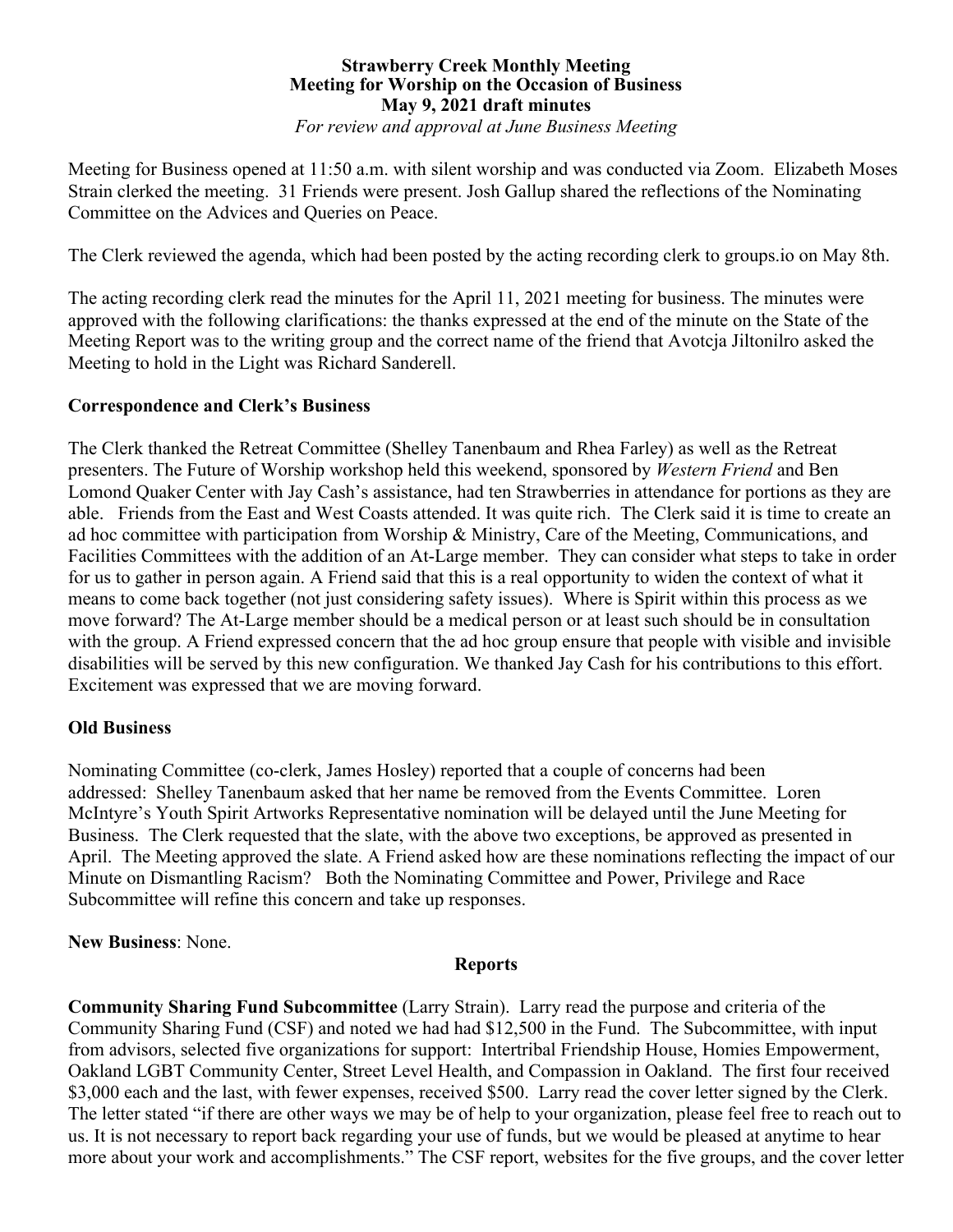will be posted to groups.io. All groups are in Oakland and are led by and serve people of color impacted by the pandemic. The Subcommittee, in conjunction with the Finance Committee, is exploring how giving might continue and how in future Meeting budgets we might continue the Fund. Meeting expressed its appreciation for the relatively quick work (in Quaker context) and decisions of the Subcommittee.

**Treasurer** (Nancy Wilkinson) The Treasurer's Report was shared on the screen. Under Annual Budget, it is noted in the header that this is a COVID budget. Should we return to the physical space, the Meeting will see a hybrid budget presentation. We are currently a little bit behind, as usual, in income. The largest "expenses" items, Yearly Meeting and Quarterly Meeting assessments (Line 8813), were paid at the beginning of our fiscal year. Looking at the balance sheet, the Community Sharing Fund received \$4,000 from Mutual Care Committee's Sharing Fund Reserve, \$6,000 from the Available for General Activities Fund, and \$2,500 from restricted gifts from individuals. After the distribution of the \$12,500, there remains \$1,008 in the Community Sharing Fund.

After discussion, the five CSF groups' websites will also be posted on the Meeting's website. Currently the 19 groups to whom we give \$150 annual support are listed there to encourage others to give individual support. A Friend asked if the budgeted \$3,000 in the Meeting Retreat Fund should go to an additional gift to Ben Lomond Quaker Center. Lee Douglas, Finance Committee, noted that our actual budget has never been met by our actual contributions. It is only because our spending has not been fully expended, that we meet our budget each year. Just because we don't spend a line item, doesn't mean we can spend it elsewhere. This is one reason the Finance Committee and the Community Sharing Fund Subcommittee are going to meet to discuss how the CSF might continue. The Treasurer also noted that in the Meeting's COVID budget, there was nothing budgeted for the Retreat this year.

**Worship and Ministry** (Laura Magnani) Laura reported that the Committee changed the name of the Ministries and Travel Fund it oversees to the Ministries and Service Fund (Line 7115 in the budget). It also tweaked the description of the Fund. A Friend pointed out that there is a document (Funds for Individuals) which Ministry and Worship should update. It is on the Meeting's website (under Care of the Meeting at http://www.strawberrycreekfriends.org/Committees.html). It details available financial support for Meeting individuals. Laura announced two upcoming Adult Education sessions: a session with Berkeley Friends Meeting on May 16 at 12:15 with Carl Magruder "Mysticism and Magic: Decolonizing Quakerism and Living Into That of God in Everyone" and a fifth First Day Listening Meeting (May 29) on the Future of Meeting for Worship as we think of opening up. It will include a report back from this Ben Lomond Quaker Center/*Western Friend's* weekend sessions attended by over 100 Friends.

**Power, Privilege, and Race Subcommittee** (Susan Burr) PPR makes periodic reports to Meeting for Business. Work since the last report made on December 13, 2020 includes: Reconstruction video/discussion series, Henry Louis Gates' series: "Reconstruction: America After the Civil War." Begun during Black History Month, 2021. Four Saturday evenings.

SCMM and Berkeley Friends Meeting folks are jointly participating in a four-part book discussion series reading *Caste: the Origins of our Discontents* by Isabel Wilkerson. Discussions began May 4, 2021. Will conclude June 1, 2021. Organizers: Ragni Larsen-Orta (SCMM) and Sarah Tyrrell (BFM). Forty (40) Friends are on the group list. Some breakout discussions and some large group discussions were held.

SCMM three-part summer book group will be reading *Braiding Sweetgrass: Indigenous Wisdom, Scientific Knowledge, and the Teachings of Plants.* Group ordering from Marcus Books will again be offered. Contact Susan Burr. PacYM worship sharing opportunity in addition to and supported by SCMM discussions. Our SCMM discussions will be on the 3rd Sundays in June, July, and August from 11:50-1:30.

FGC Institutional Assessment on Racism – item referred from April Meeting for Business to PPR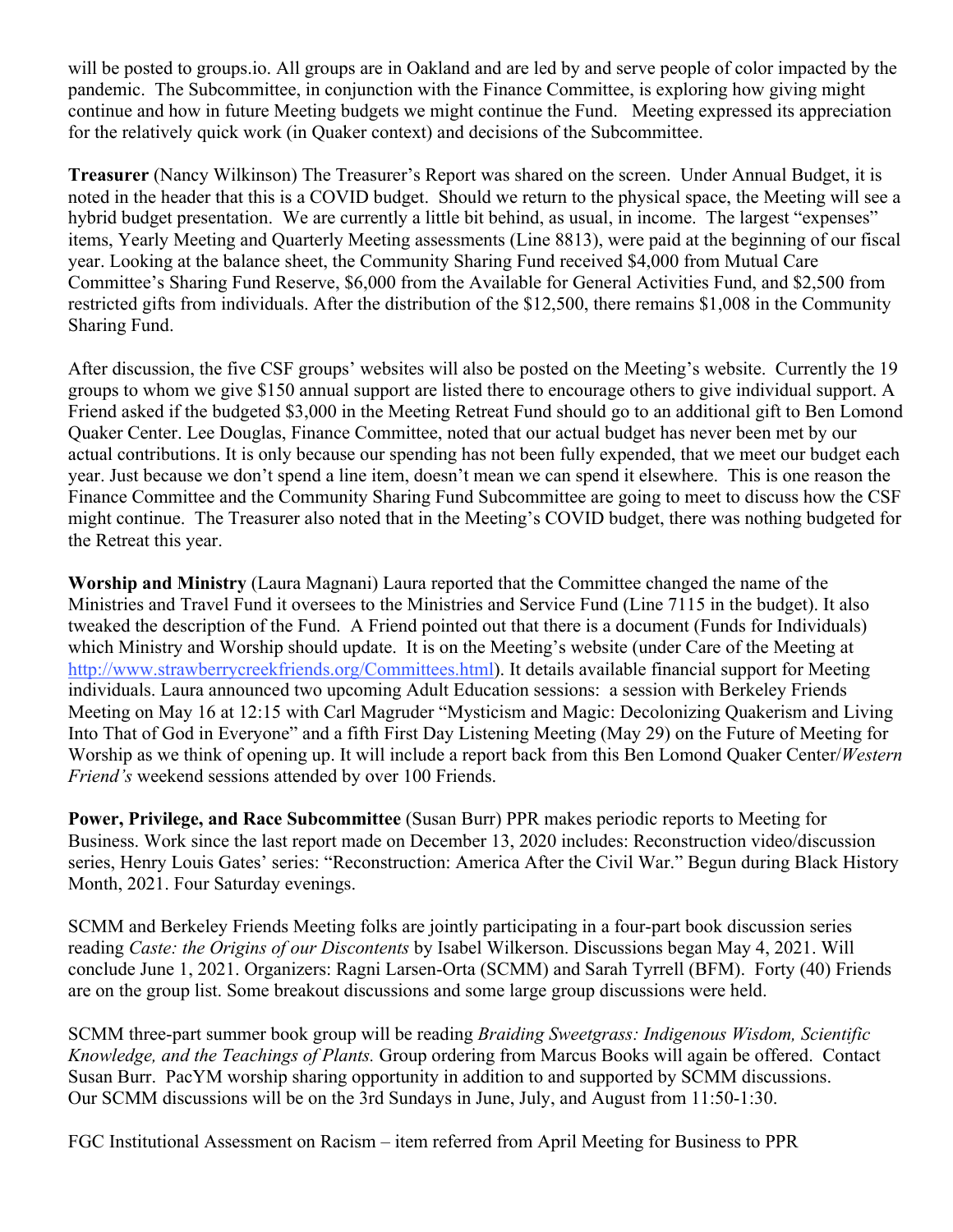PPR is considering a concern forwarded from April 2021 Meeting for business to the subcommittee regarding FGC's Institutional Assessment on Racism and further steps toward SCMM's building on steps we have taken to date in "becoming an actively anti-racist faith community." PacYM may recommend a similar process for our Yearly Meeting.

A Friend noted that Berkeley Friends Meeting has approved a minute on dismantling racism, giving credit to our February 2020 minute.

#### **Announcements**

Next Meeting for Business June 12 at 11:50 a.m. The clerk closed the Meeting at 1:40 p.m.

Respectfully submitted, Elizabeth Moses Strain, Presiding Clerk Beth Wrightson, Alternate Clerk Stephen McNeil, Acting Recording Clerk



**Reflections Advices & Queries on Peace** *from Nominating Committee Read by Josh Gallup at May Meeting for Business*

One friend noted that this is a moral teaching that also gives us a sense of who and what is Spirit. If Spirit is kindness and compassion, then with whom can we go to war with outward weapons?

Another noted that the query moves inward -- from wars, taxes and borders to personal relationships. We appreciated that destruction of the planet is included as an act of violence. However, this query does not seem to specifically call out the systemic violence that we have become so painfully aware of in the past years.

A Friend appreciated that interpersonal violence is noted, and another recognized that being an instrument of peace is challenging -- how do we do that? They noted that there is peace in the development of one's spiritual life. This is not an easy testimony to uphold – would we defend our dear children with guns? Perhaps we would.

*This is a daunting testimony, as one Friend reflected. The charge to remove the causes of destruction of the planet and bring about lasting peace is a very tall order indeed*. *We can all find it hard to overcome the emotions that lie at the root of violence and to nurture instead a spirit of reconciliation and love.*

One Friend noted that the Serenity Prayer is at the root for her – "God, grant me the serenity to accept the things I cannot change, courage to change the things I can, and wisdom to know the difference." One cannot be peaceful with others unless you have looked at the roots of your own angers.

Men in the group reflected on being physically bullied and intimidated in their elementary and middle school years, and the struggle to reconcile the desire to fight back with their Quaker tenets. Some of the women said that bullying when they were girls did not take physical form, but rather manifested in words and acts of exclusion, leaving inward scars.

The task of peace is daunting indeed. But sustained by faith and God's love, we continue to pursue peace, in all of the many areas where it is needed – among nations, and within our society, our families, and our own hearts.